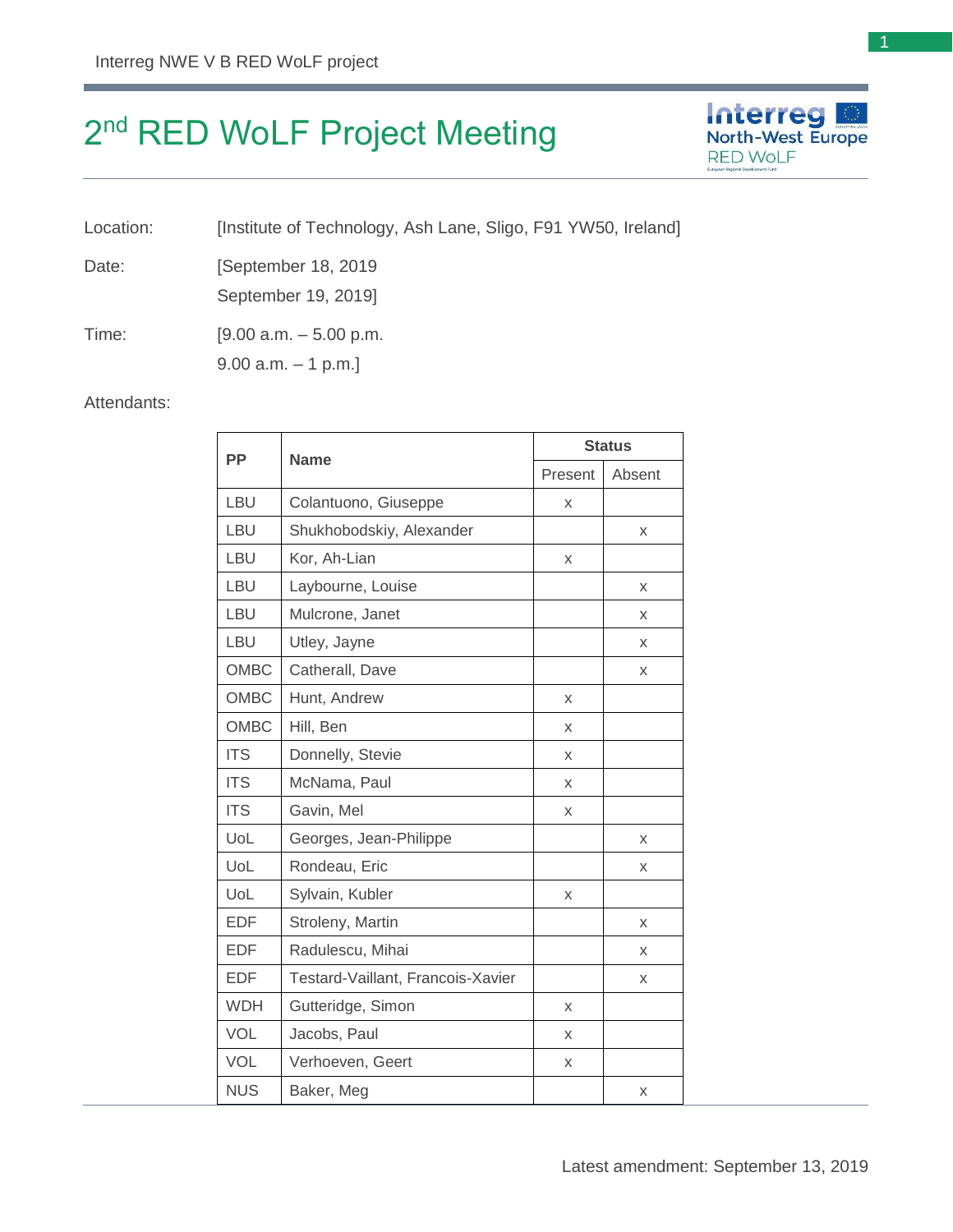2

Location: [Institute of Technology, Ash Lane, Sligo, F91 YW50, Ireland]

| <b>AS</b>   | Jörg, Laura            | X |   |
|-------------|------------------------|---|---|
| <b>AS</b>   | Schellenbach, Siegbert | X |   |
| <b>NE</b>   | Bugnot, Aymeric        |   | X |
| CCC         | Cassidy, Brian         | X |   |
| <b>CHA</b>  | Ospina, José           | X |   |
| <b>CHA</b>  | Ospina, Ana Lucia      | X |   |
| <b>FCHO</b> | Smith, Jamie           |   | X |
| <b>CDE</b>  | Le Goff, Alexandre     |   | X |
|             | Moss, Simon            | X |   |
|             | Bradley, Gerry         | X |   |
|             | McGarvey, Rita         | X |   |
|             | Dubuisson, Xavier      | X |   |

## **DAY 1, September 18, 2019**

| 09.00-09.15 | <b>Welcome to Institute of Technology Sligo (Stevie</b><br>Donnelly & Dr. John Bartlett (Head of Research) & ITS<br>staff)                                                                                                                                                                                                                                                                                                                                                                                |
|-------------|-----------------------------------------------------------------------------------------------------------------------------------------------------------------------------------------------------------------------------------------------------------------------------------------------------------------------------------------------------------------------------------------------------------------------------------------------------------------------------------------------------------|
| 09.15-10.30 | RED WoLF's initial 5 months (April-Sept); summary of<br>achievements and areas for improvement (Giuseppe<br>Colantuono)                                                                                                                                                                                                                                                                                                                                                                                   |
|             | 1. Discuss some key sections of the partnership agreement. Role of LP and role<br>of PPs: how to help the LP Institution fulfilling their role. Explain that the LP is<br>required by the funding body to set deadlines and review the activities of PPs and<br>WP leaders. Risk analysis: the need of tracking certain deliverables before the due<br>date. The discussion will be general; no individual cases (very few; the Partnership<br>is generally doing very well) will be addressed in public. |
|             | 2. discuss the peculiarity of RED WoLF as an<br>R&D (science/engineering) project; how communication and LT activities should<br>reflect this; how and when involving technical components in dissemination<br>activities. The need of making everybody feeling appreciated and welcome in a<br>project with some aspects of difficult access to people not specifically trained. On                                                                                                                      |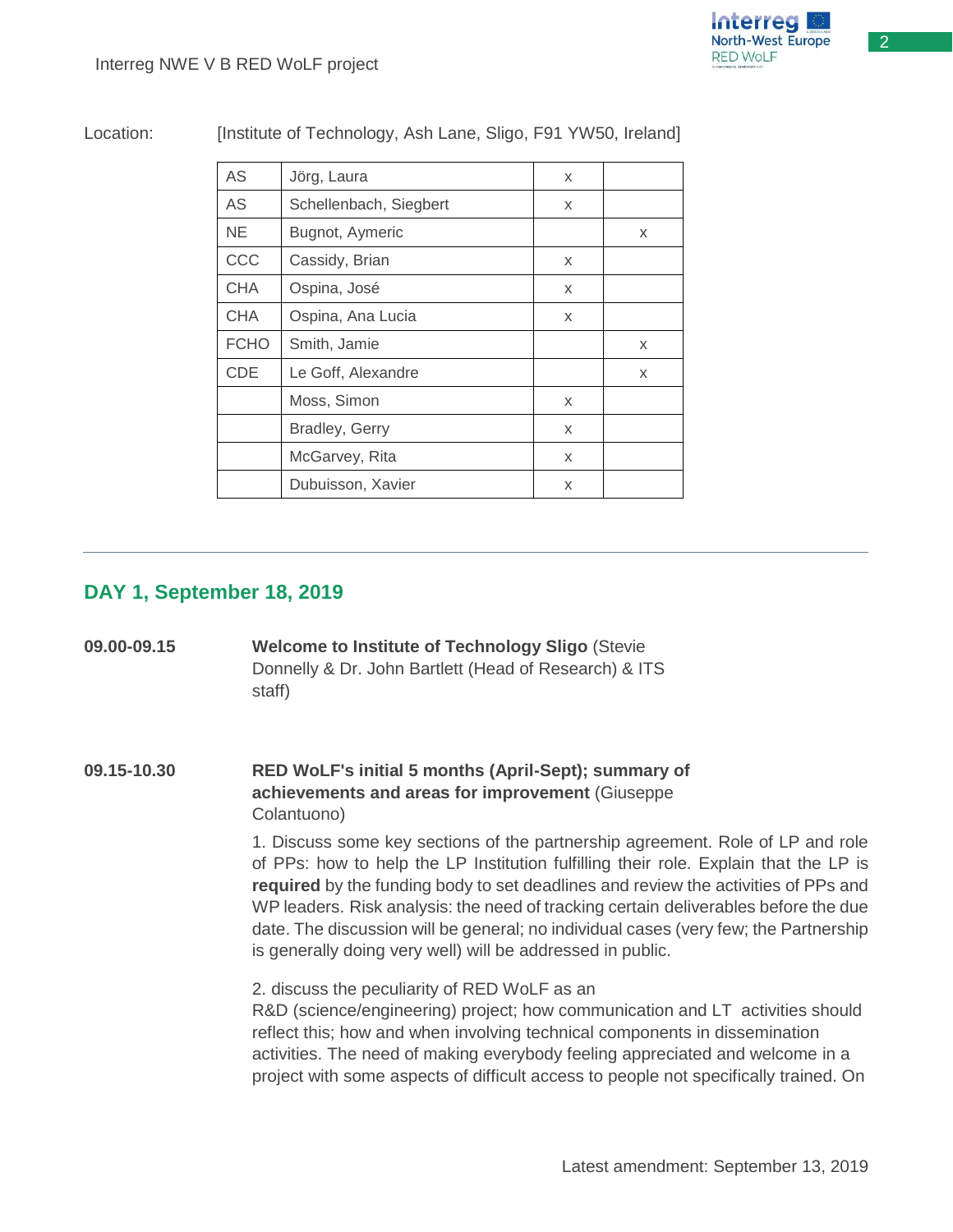

3

### Interreg NWE V B RED WoLF project

the other hand, how to avoid to "forget" the primal reason of the RED WoLF funding.

| 10.30-12.50 | Updates from Pilot. Each Pilot representative will<br>report on the following topics                                                                                                    |
|-------------|-----------------------------------------------------------------------------------------------------------------------------------------------------------------------------------------|
|             | 1. Identification of properties: have the houses been chosen?                                                                                                                           |
|             | 1b. Description of properties: type of house, topography, exposition to sun.<br>Please show photos/maps.                                                                                |
|             | 2. Engineering design: briefly explain what has been done. To be expanded later<br>in the meeting.                                                                                      |
|             | 3. Procurement for equipment installation: when is planned?                                                                                                                             |
|             | 4. Equipment procured and installed already?                                                                                                                                            |
|             | 5. Monitoring equipment procured and installed already? To be expanded later in<br>the meeting.                                                                                         |
|             | 6. Expected timeline until installation completion, to be expanded later in the<br>meeting.                                                                                             |
|             | 7. Planned communication with tenants. To be expanded later in the meeting                                                                                                              |
|             | 8. AOB                                                                                                                                                                                  |
| 10.30-12.50 | <b>Updates from WDH (Simon Gutteridge); CCC (Brian</b><br>Cassidy); CHA (José Ospina); FCHO (Jamie Smith);<br>electrical engineering design consultant appointed by IT<br>Sligo.        |
| 11.00-11.20 | <b>Coffee Break</b>                                                                                                                                                                     |
| 12.50-13.50 | Lunch                                                                                                                                                                                   |
| 13.50-15.20 | Session A: Stakeholder analysis // Long-Term WP and<br><b>Communication</b> (Laura Jörg / Andy Hunt / Dave Catherall)                                                                   |
| 13.50-15.20 | <b>Session B: Engineering design, Monitoring</b><br>instrumentation, Equipment (batteries & storage<br>heaters types) (Geert Verhoeven; includes the<br>presentation of Sylvain Kubler) |
| 15.20-15.35 | <b>Coffee Break</b>                                                                                                                                                                     |
| 15.35-15.55 | <b>Summary of Sessions A and B</b>                                                                                                                                                      |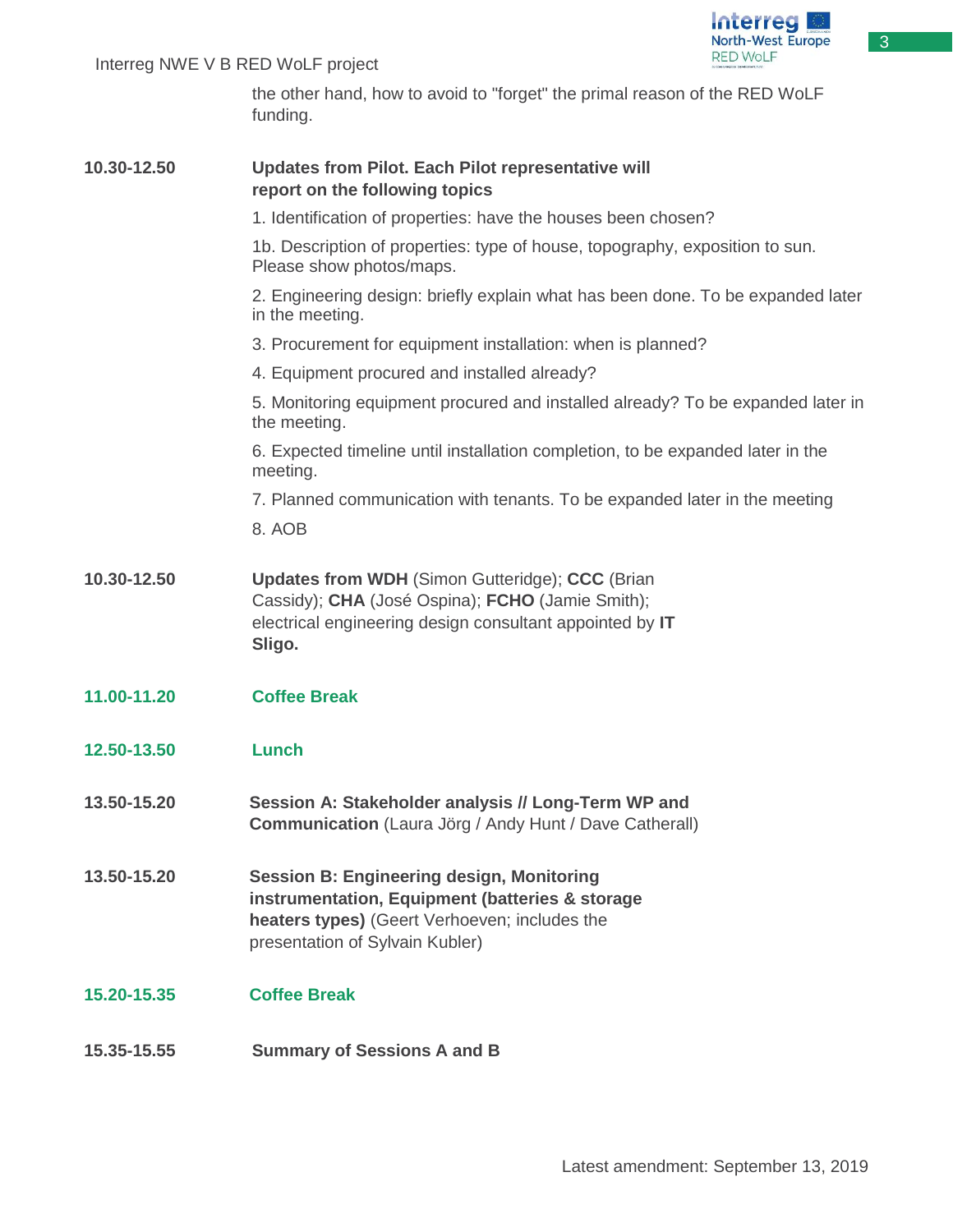4

Interreg NWE V B RED WoLF project

**15.55-16.15 Discussion on WP T1 (**Giuseppe Colantuono**)** 1. Impact of WP T1 on the Project 2. What is expected from WP T1 Leader **16.15-17.00 Sensing Vision technical presentation** (Benoit Vagneur) **19.30 Dinner @ 4 & 5 O'Connell St, Sligo, Ireland** <https://www.hargadons.com/>